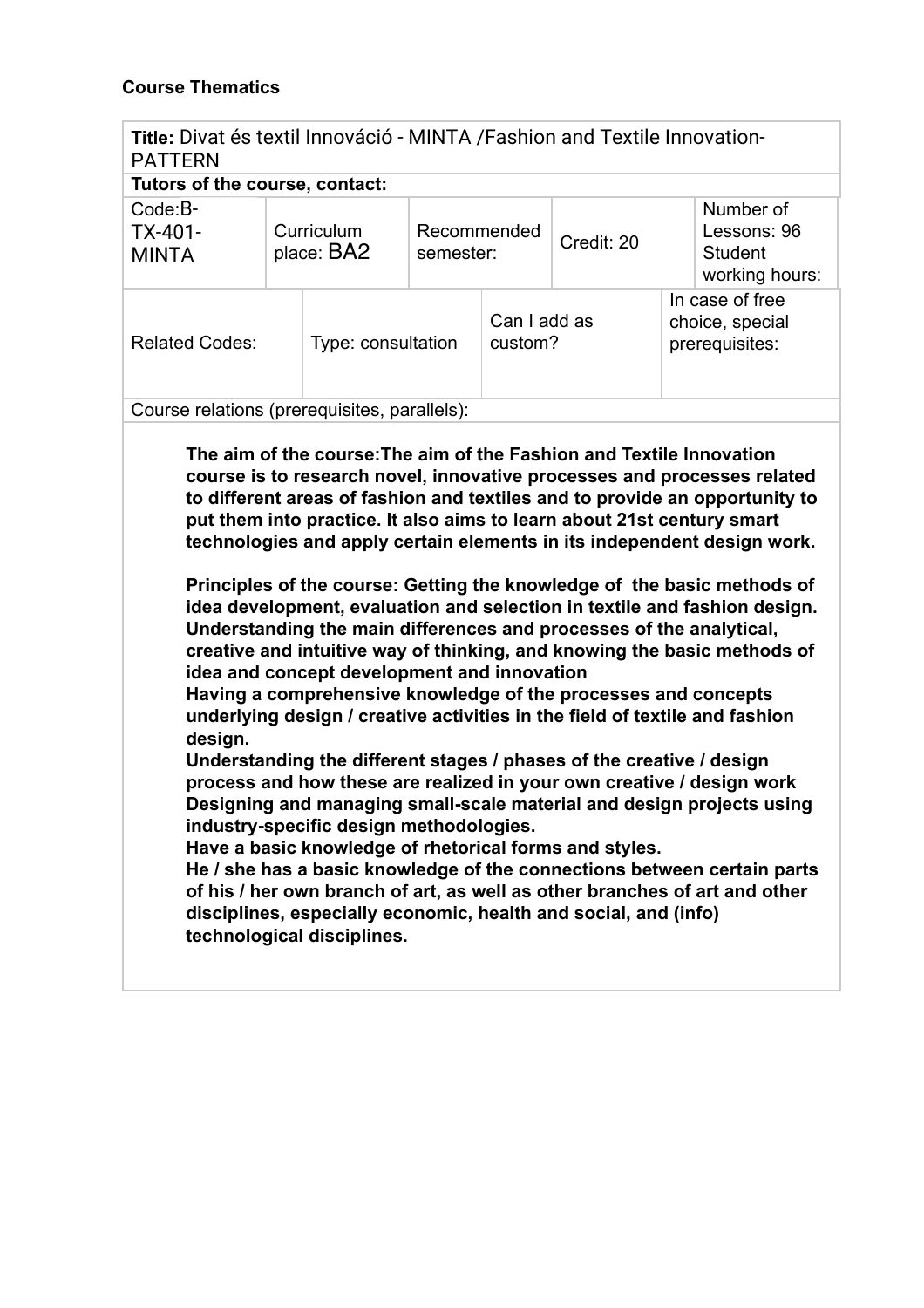**Learning outcomes (professional and general competencies to be developed):**

**Knowledge:**

**Ability:Based on the knowledge gained during his/her studies, he/she is able to analyze, process and reinterpret professional knowledge. Collects and interprets relevant data to develop design / creative concepts. Able to work consciously and creatively during the design / creative practice of textile and fashion design, to identify and solve routine professional problems.**

**Creates a well-informed opinion on textile and fashion design concepts and solutions.**

**Independently collects data and resources, evaluates, organizes, analyzes and critically manages them**

**Designs and manages small-scale textile and fashion design projects using industry-specific design methodologies.**

**Able to communicate purposefully and critically about others and their own design / creative concepts, solutions and processes with peers, professionals in their profession (generalist and specialist colleagues, consultants), managers and users.**

**He/She is able to judge his own position in the craft of textile and fashion design, in typical subject areas and debates.**

**It is able to make efficient use of the technical, material and information resources on which its activities are based.**

**Able to judge one's own competencies, professional strengths, shortcomings and perceive where external competence needs to be involved in the design / creation process**

**In the course of his / her design / creative / artistic activity, he / she is able to collaborate effectively with actors from other artistic disciplines and disciplines.**

**Attitude: The activity of a professional designer / creator is characterized by a quality and value-oriented approach.**

**Open to new knowledge, methods, creative, dynamic implementation possibilities. It requires continuous development of your own knowledge and expertise.**

 **Motivated and committed design / creative activity in his professional work is characterized by active problem solving within a professional framework. Thinking consciously about the social, cultural, community, environmental and economic aspects of his work and strives to adhere to the ethical standards of his profession. "**

**Autonomy and responsibility: He/she independently becomes aware of and implements his/her own artistic concepts.**

**He/she plans / creates in a team with practitioners of his/her own and other fields.**

**Recognizes the social and societal implications of the artistic activity of a designer / creator.**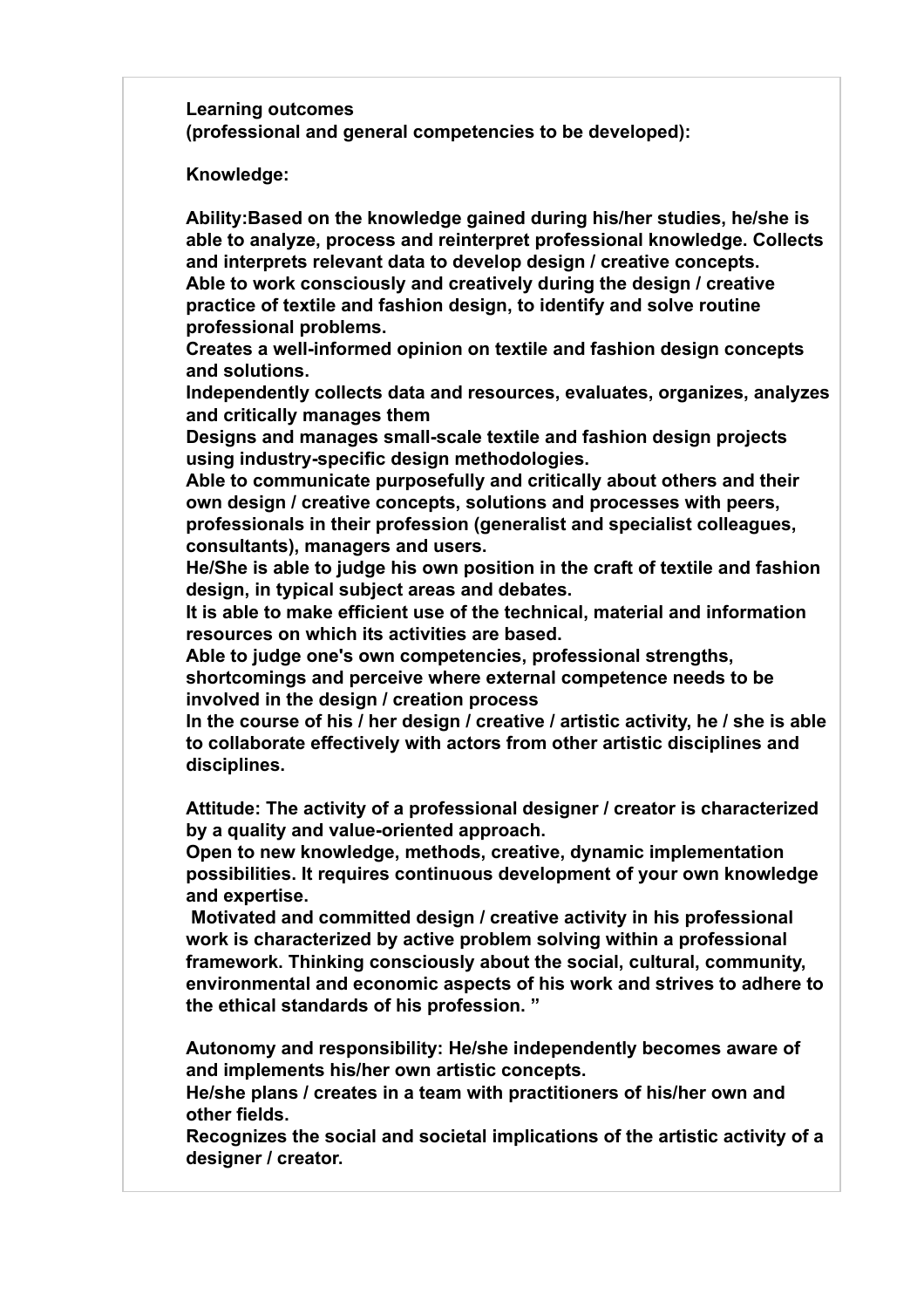**Topics to be processed within the course: natural patterns, pattern creation by hand and laser cutting, digital pattern design. Discovering and applying new patterning systems in design, learning about, mastering and applying modern technologies, learning about and exploiting the properties / boundaries of physical material (textiles) in patterning.**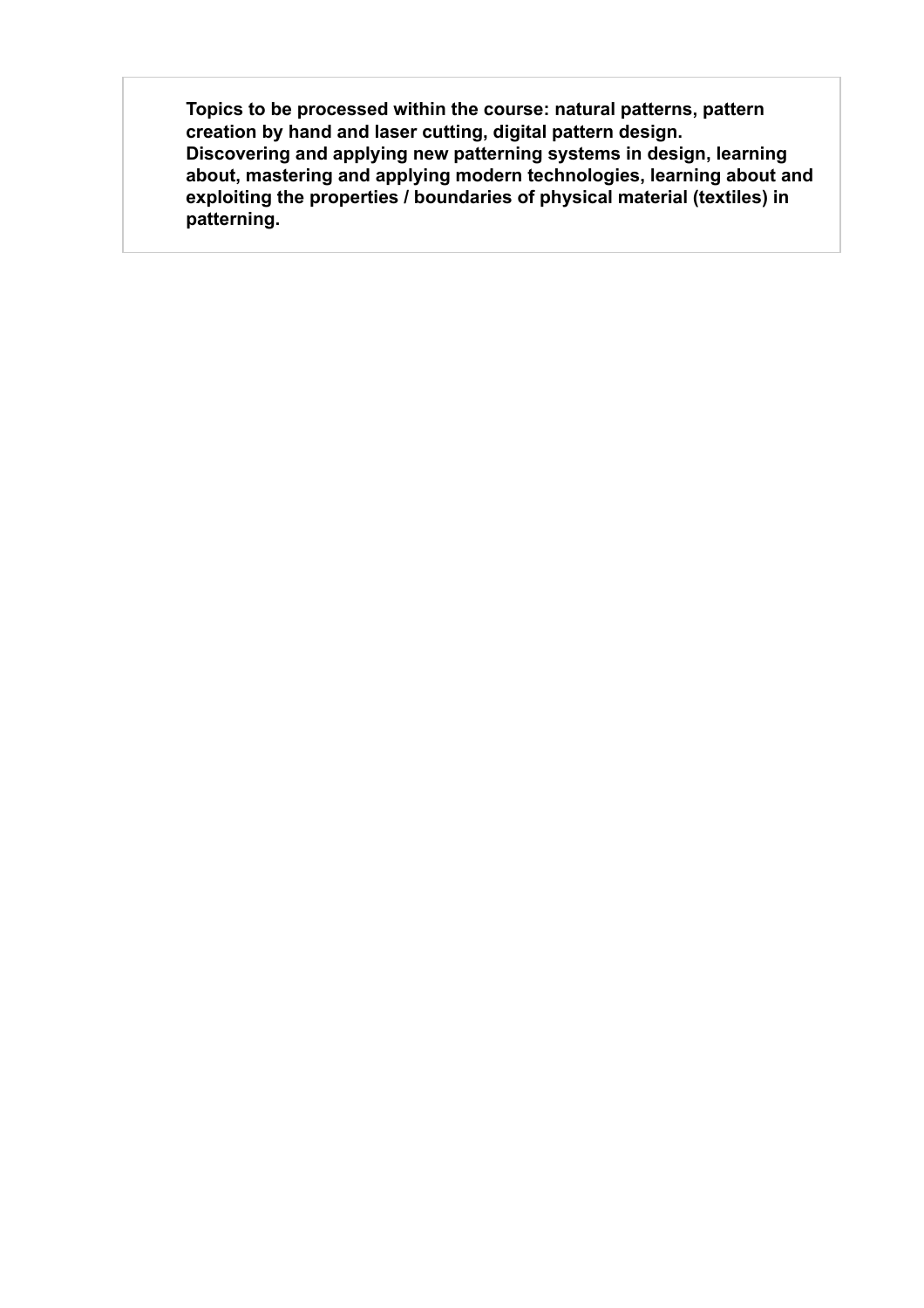**Peculiarities of learning organization / process organization: the tasks of the course build on each other, moving from the manual processing of simple material (paper) to soft material (textile, leather) and demanding increasingly complex solutions.**

**Students' tasks: Inspiration: Patterns in nature (forms, systems, associations)**

**Get inspired by nature, study the shapes and patterns that appear in nature and then make a series of textiles on the subject using textile printing / dyeing and cutting / laser cutting. The pattern can enter the space and the shape of the space can also form a pattern. The goal is to create a textile that can be spread flat (not creating shapes).**

**The task consists of two main parts:**

**1-4. week: pattern design by cutting, folding from solid color paper with hand tools (scissors, blade), preparation and execution of 1 plan for digital cutting. Presentation and documentation of 4 + 1 monochrome 30x30 structured experimental sample designs at the end of the block.**

**Week 5-12: Further reflection / development of the technologies and experiences learned in the first 4 weeks with a solution made of soft material with smart technologies (laser cutting, digital printing, 3D printing?) New and traditional techniques can be used as fastening (sewing, stapling, gluing, gluing , etc., max 10%.) The series is built around a theme, dealing with its possible variations (scale, proportions, construction, layering, transparency, etc.). There is no restriction on Construction (laser cutting) will take place in MOME TECH PARK by prior arrangement no later than 6 May.**

**Experimental textile collection to be handed over at the end of the block: 6 30x30 samples**

**2 samples of 60x60**

**+1 technical documentation of the sample**

**(simulations, usage suggestions,) subject photos.**

**The given sizes mean the finished size !!**

**Students' tasks:**

**students present the concept, their plans, experiments during the lessons, they are continuously developed during the semester. At the end of the two design blocks, the finished sample collections are presented.**

**Learning environment:**

**consultation: textile Home space, online consultation if necessary construction: laser cutting workshop MOME TWO 119**